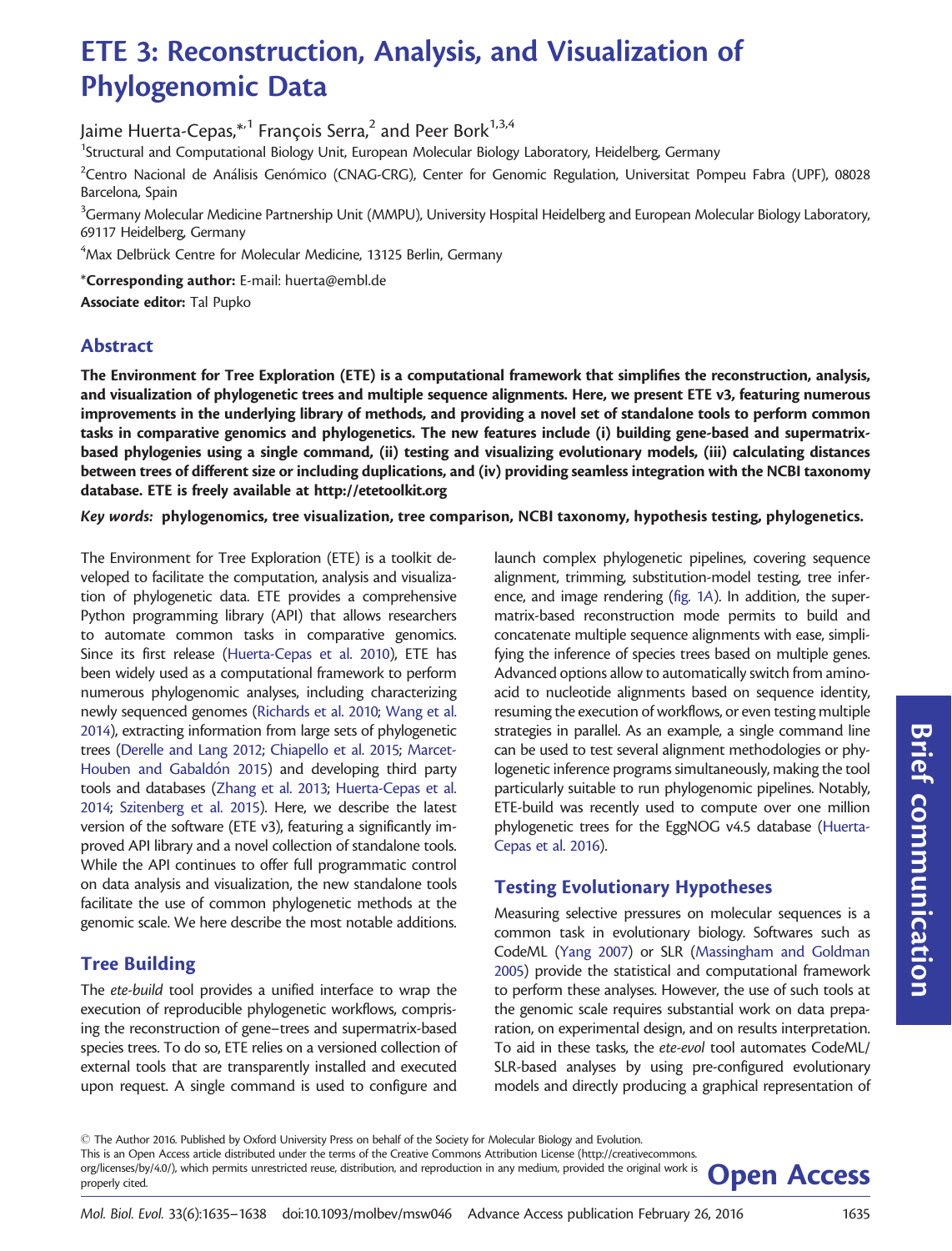<span id="page-1-0"></span>

FIG. 1. Several phylogenetic tree images generated using the ETE toolkit. (A) Gene tree reconstructed using ete-build. The figure shows the relationships between several P53 genes together with their aligned sequences visualized in condensed format.  $(B)$  Tree image generated by ete-evol for three models fitted to a classical example [\(Bielawski and Yang 2004\)](#page-2-0). (i) The line chart on top of the alignment indicates the omega estimates for sites as calculated by the SLR software. (ii) The bar chart at the bottom part shows the dn/ds ratio for each site under the M2 sitemodel from CodeML. Line colors in both charts indicate the significance of assigning a site to a given class of positive selection (i.e., red for P-value <0.01 and orange for P-value <0.05). (iii) The color and size of tree nodes represent the dn/ds ratio estimated for tree branches using the free-ratio model from CodeML. Blue small circles indicate a ratio between 0.2 and 1, medium yellow nodes indicate a ratio >1, and big red nodes for infinite values. Note that the right side panel allows users to select the models to be displayed, and even starting new runs using predefined models. (C) Portion of a recently published bird species tree [\(Jarvis et al. 2014\)](#page-2-0) annotated with gene–tree support values (blue spheres), custom node labeling (first aligned column) and taxonomic information (next aligned columns). (D) Example of a phylogenetic tree visualized with a sequence alignment and domain composition as used in the eggNOG database [\(Huerta-Cepas et al. 2016\)](#page-2-0).

the results. These pre-configured models include site [\(Yang](#page-3-0) [et al. 2000](#page-3-0); [Massingham and Goldman 2005](#page-2-0)), branch [\(Yang](#page-3-0) [and Nielsen 2002](#page-3-0)), branch-site [\(Zhang et al. 2005\)](#page-3-0), and clade ([Yang and Nielsen 2002](#page-3-0); [Bielawski and Yang 2004](#page-2-0)) models. For instance, ete-evol can test, in parallel, and with a single call, the differential selective pressures along each branch in a

given phylogeny. Importantly, fitted models are compared using a built-in likelihood ratio test. Evolutionary measures from the best-fitting models are then plotted (or interactively visualized) by mapping the predicted selective pressures acting on sites and branches into the tested topology, as well as on the multiple sequence alignment (fig. 1B). For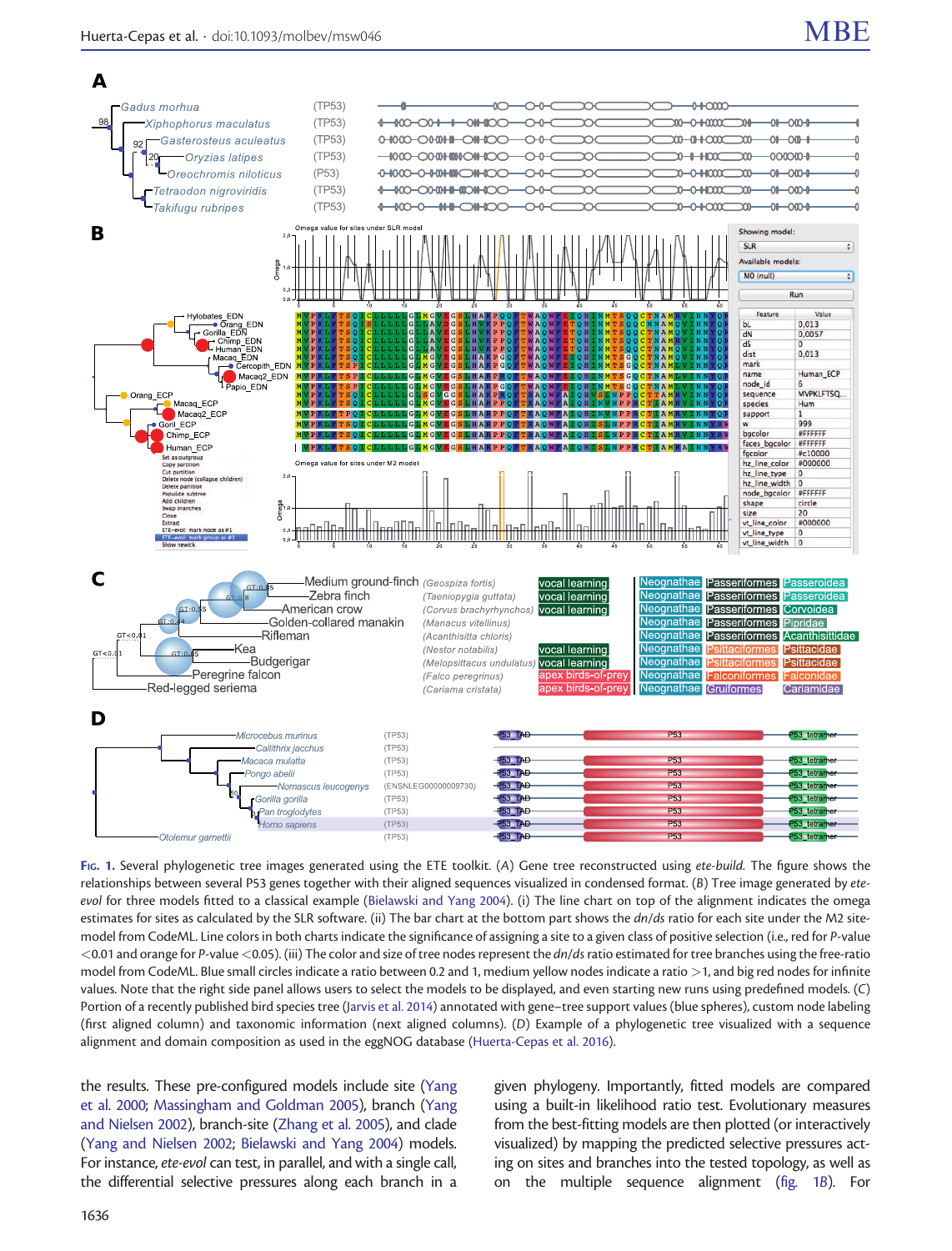<span id="page-2-0"></span>convenience, raw output files produced by CodeML and SLR can also be visualized using ete-evol.

#### Comparing Trees

ETE v3 provides three measures to compute distances between trees, namely the Robinson–Foulds distance (Robinson and Foulds 1981), a branch congruence measure (%) and the TreeKO Speciation distance (Marcet-Houben and Gabaldón 2011). In contrast to existing software (Felsenstein 2005; Soria-Carrasco et al. 2007), ete-compare calculates all three distances at the same time; it accepts trees varying in size and containing duplication events; it allows filtering branches with low support; and it is optimized for comparing large datasets. In addition, etecompare can provide a detailed list of the differences and coincidences among the compared trees for further analysis. Conveniently, the TreeKO method for splitting gene trees into duplication-free subtrees has been optimized and integrated into ETE's API library, thereby enabling its use for other tests. For instance, ETE allows summarizing the phylogenetic signal (i.e., gene tree support) from an heterogenous sample of gene trees using a species tree topology as reference [\(fig. 1](#page-1-0)C).

#### Taxonomy Databases

Efficient queries to the NCBI-taxonomy database (Benson et al. 2014) are now available through the ete-ncbiquery tool or the relevant methods in the API. Extracting pruned subtrees, converting NCBI taxids into their corresponding scientific names, obtaining full lineage tracks, or annotating user-trees with taxonomic data, are common tasks that can be easily performed with the ete-ncbiquery tool. Importantly, all queries are carried out locally, avoiding unnecessary lags and permitting the integration of the tool into genomic and metagenomic pipelines.

Finally, other ETE-tools and methods are available that aid in routine tasks such as format conversion, topology manipulation, and custom visualization of trees linked to multiple sequence alignments [\(fig. 1](#page-1-0)D).

## **Conclusions**

Although several software packages are available for the standalone exploration of trees (Letunic and Bork 2007; Huson and Scornavacca 2012; Asnicar et al. 2015) and the programmatic manipulation of data (Paradis et al. 2004; Knight et al. 2007; Sukumaran and Holder 2010; [Vos et al.](#page-3-0) [2011;](#page-3-0) [Talevich et al. 2012\)](#page-3-0), ETE offers a unified framework to compute and analyze genome-wide collections of evolutionary data while providing unique visualization capabilities. Moreover, with the recent addition of the command line tools, ETE has significantly broadened its scope, simplifying many common tasks in phylogenomics for both expert and casual users.

#### Acknowledgments

We wish to thank Toni Gabaldón, Renato Alves, Falk Hildebrand, and Gabriela Aguileta for valuable feedback, as well as the GitHub community for contributions. This study was supported by the European Molecular Biology Laboratory

(EMBL). Funding for open access charge: European Molecular Biology Laboratory (EMBL).

#### References

- Asnicar F, Weingart G, Tickle TL, Huttenhower C, Segata N. 2015. Compact graphical representation of phylogenetic data and metadata with GraPhlAn. Peer J. 3:e1029.
- Benson DA, Clark K, Karsch-Mizrachi I, Lipman DJ, Ostell J, Sayers EW. 2014. GenBank. Nucleic Acids Res. 42:D32–D37.
- Bielawski JP, Yang Z. 2004. A maximum likelihood method for detecting functional divergence at individual codon sites, with application to gene family evolution. J. Mol. Evol. 59:121–132.
- Chiapello H, Mallet L, Guérin C, Aguileta G, Amselem J, Kroj T, Ortega-Abboud E, Lebrun M-H, Henrissat B, Gendrault A, et al. 2015. Deciphering genome content and evolutionary relationships of isolates from the fungus magnaporthe oryzae attacking different host plants. Genome. Biol. Evol. 7:2896–2912.
- Derelle R, Lang BF. 2012. Rooting the eukaryotic tree with mitochondrial and bacterial proteins. Mol. Biol. Evol. 29:1277–1289.
- Felsenstein J. 2005. PHYLIP (Phylogeny Inference Package). Cladistics 5:164–166.
- Huerta-Cepas J, Capella-Gutiérrez S, Pryszcz LP, Marcet-Houben M, Gabaldón T. 2014. PhylomeDB v4: zooming into the plurality of evolutionary histories of a genome. Nucleic Acids Res. 42(D1):D897–D902.
- Huerta-Cepas J, Dopazo J, Gabaldón T. 2010. ETE: a python Environment for Tree Exploration. BMC Bioinformatics 11:24.
- Huerta-Cepas J, Szklarczyk D, Forslund K, Cook H, Heller D, Walter MC, Rattei T, Mende DR, Sunagawa S, Kuhn M, et al. 2016. eggNOG 4.5: a hierarchical orthology framework with improved functional annotations for eukaryotic, prokaryotic and viral sequences. Nucleic Acids Res. 44(D1):D286–D293.
- Huson DH, Scornavacca C. 2012. Dendroscope 3: an interactive tool for rooted phylogenetic trees and networks. Syst. Biol. 61:1061–1067.
- Jarvis ED, Mirarab S, Aberer AJ, Li B, Houde P, Li C, Ho SYW, Faircloth BC, Nabholz B, Howard JT, et al. 2014. Whole-genome analyses resolve early branches in the tree of life of modern birds. Science 346:1320–1331.
- Knight R, Maxwell P, Birmingham A, Carnes J, Caporaso JG, Easton BC, Eaton M, Hamady M, Lindsay H, Liu Z, et al. 2007. PyCogent: a toolkit for making sense from sequence. Genome Biol. 8:R171.
- Letunic I, Bork P. 2007. Interactive Tree Of Life (iTOL): an online tool for phylogenetic tree display and annotation. Bioinformatics 23:127–128.
- Marcet-Houben M, Gabaldón T. 2011. TreeKO: A duplication-aware algorithm for the comparison of phylogenetic trees. Nucleic Acids Res. 39:e66.
- Marcet-Houben M, Gabaldón T. 2015. Beyond the whole-genome duplication: phylogenetic evidence for an ancient interspecies hybridization in the baker's yeast lineage. PLoS Biol. 13(8):e1002220.
- Massingham T, Goldman N. 2005. Detecting amino acid sites under positive selection and purifying selection. Genetics 169:1753–1762.
- Paradis E, Claude J, Strimmer K. 2004. APE: analyses of phylogenetics and evolution in R language. Bioinformatics 20:289–290.
- Richards S, Gibbs RA, Gerardo NM, Moran N, Nakabachi A, Stern D, Tagu D, Wilson ACC, Muzny D, Kovar C, et al. 2010. Genome sequence of the pea aphid Acyrthosiphon pisum. PLoS Biol. 8:e1000313.
- Robinson DF, Foulds LR. 1981. Comparison of phylogenetic trees. Math. Biosci. 53:131–147.
- Soria-Carrasco V, Talavera G, Igea J, Castresana J. 2007. The K tree score: quantification of differences in the relative branch length and topology of phylogenetic trees. Bioinformatics 23:2954–2956.
- Sukumaran J, Holder MT. 2010. DendroPy: a Python library for phylogenetic computing. Bioinformatics 26:1569–1571.
- Szitenberg A, John M, Blaxter ML, Lunt DH. 2015. ReproPhylo: an environment for reproducible phylogenomics. PLoS Comput. Biol. 11:e1004447.